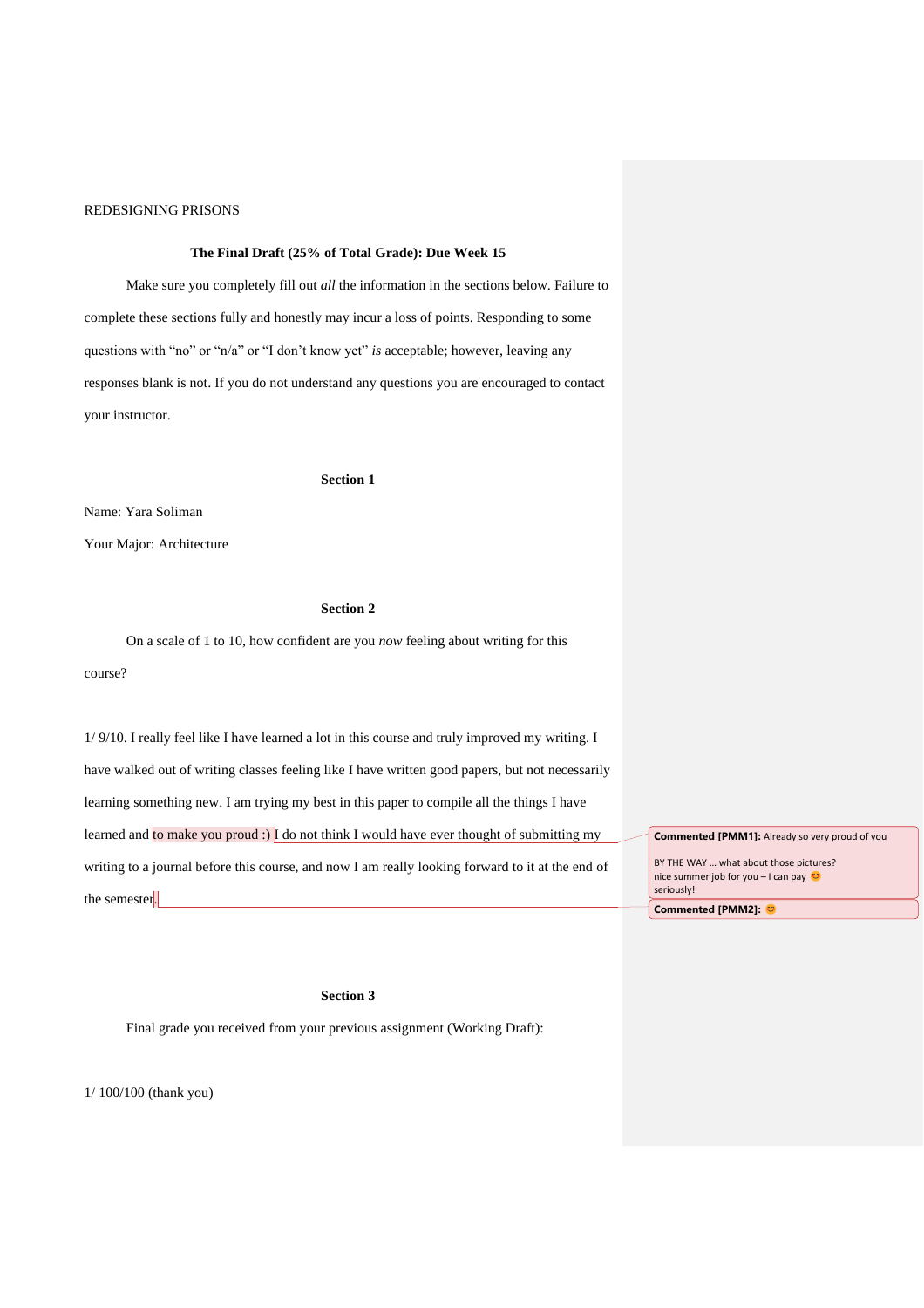# **Section 4**

Based on your last assignment and the lessons you have received so far in ENG 204, what **three** things have you given extra care and attention towards for this assignment?

1/ Bridging topic openers. This is a comment I have received a lot in my working draft, so I will be giving extra care and attention to fix these issues.

2/ Repetition. Something I had to work on a lot based on my previous feedback is the repetition of words and bridging sentences, so I am giving extra care towards this.

3/ Paragraph organisation. I am constantly trying to remain aware of my paragraph purposes and the function behind every sentence as I am writing. A big lesson I have learned. **Commented [PMM3]:** Bless your heart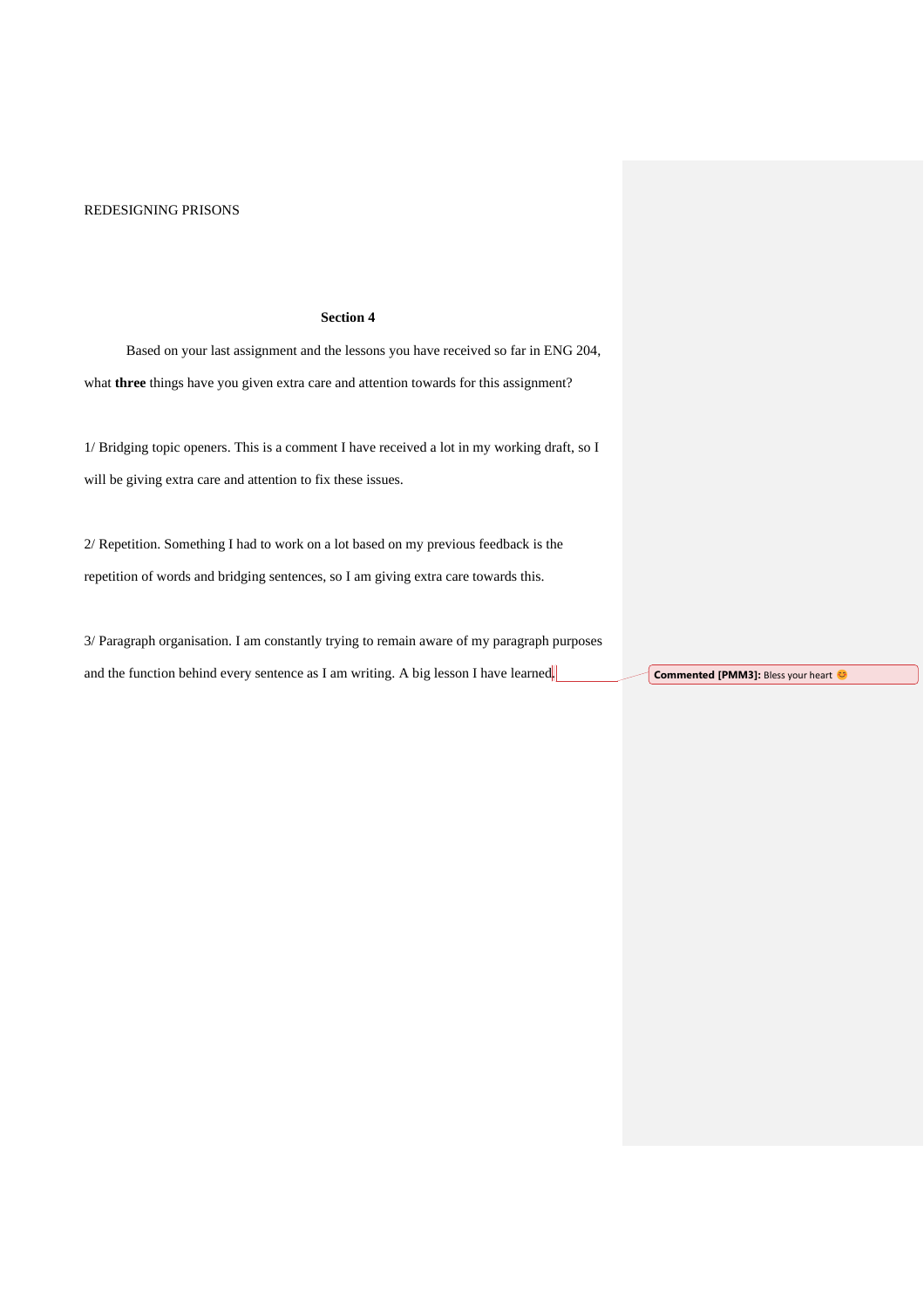#### **Checklist**

Before submitting, make sure that you can write "YES" for each of the items below.

1/ I understand that if I write "YES" to any of these statements then such a response is completely true. I further understand that if there is evidence that I have not responded accurately then my paper will be returned to me ungraded. In such a case, I will have to correct my paper and resubmit it. In so doing, I will be subject to a "late penalty." YES

2/ I have accurately and fully completed an Auto-Peer review of my paper. YES

3/ I have named the file for submission as follows: Working Draft [my iLearn name] For example: Final Draft Philip Michael McCarthy. YES

4/ The file I am submitting is a Microsoft Word document. YES

5/ I have read the rubric and all relevant course material, and included all the information required. YES

6/ I have changed the header of this paper to the ALL CAPS title of my paper. YES

7/ I have pressed spellcheck/grammar check and corrected any text as appropriate. YES

8/ I have carefully read *out loud* my entire paper and corrected issues where appropriate. YES

9/ I have carefully checked my paper to ensure there are *no* examples of any form of plagiarism. I fully understand what these forms of plagiarism are and I realize fully that any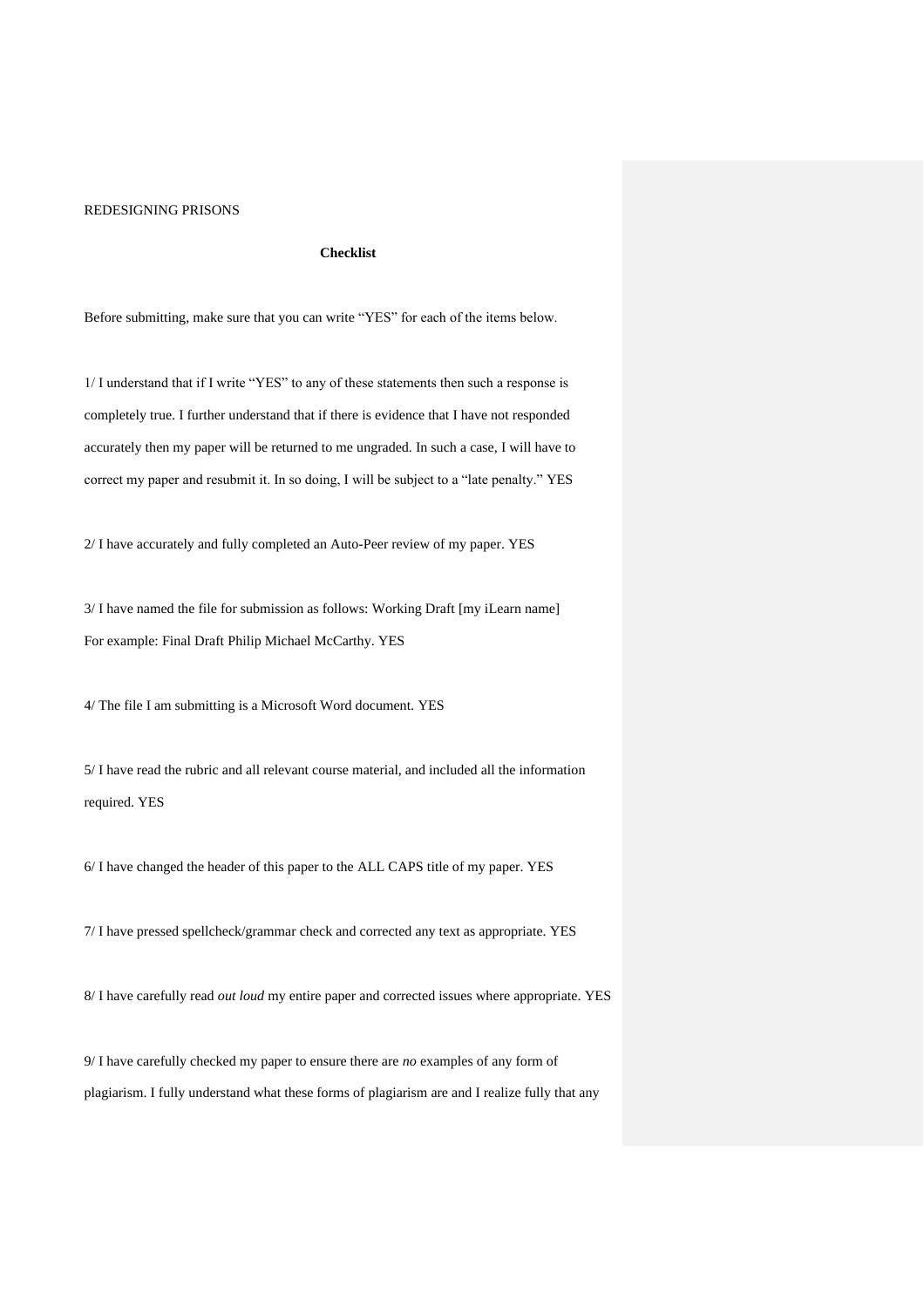examples of plagiarism will have severe consequences (including *but not limited to* a zero grade, an F for the course, a formal report to administration, and/or having to write a completely new research paper on a different topic). I further confirm that I have had ample opportunity to discuss issues of plagiarism with my instructor and that any and all of my questions have been addressed. YES

10/ All work submitted in this paper is my own. No other person was involved in any of the actual writing of this paper. YES

#### **Write Your Paper Below**

Begin your paper at the *start of the next page*. Note that APA Level 1 and Level 2 headers have *not* been provided for you: You are now required to complete these yourself. Complete the paper using appropriate paragraphs. Remember to leave the rubric at the end of the paper.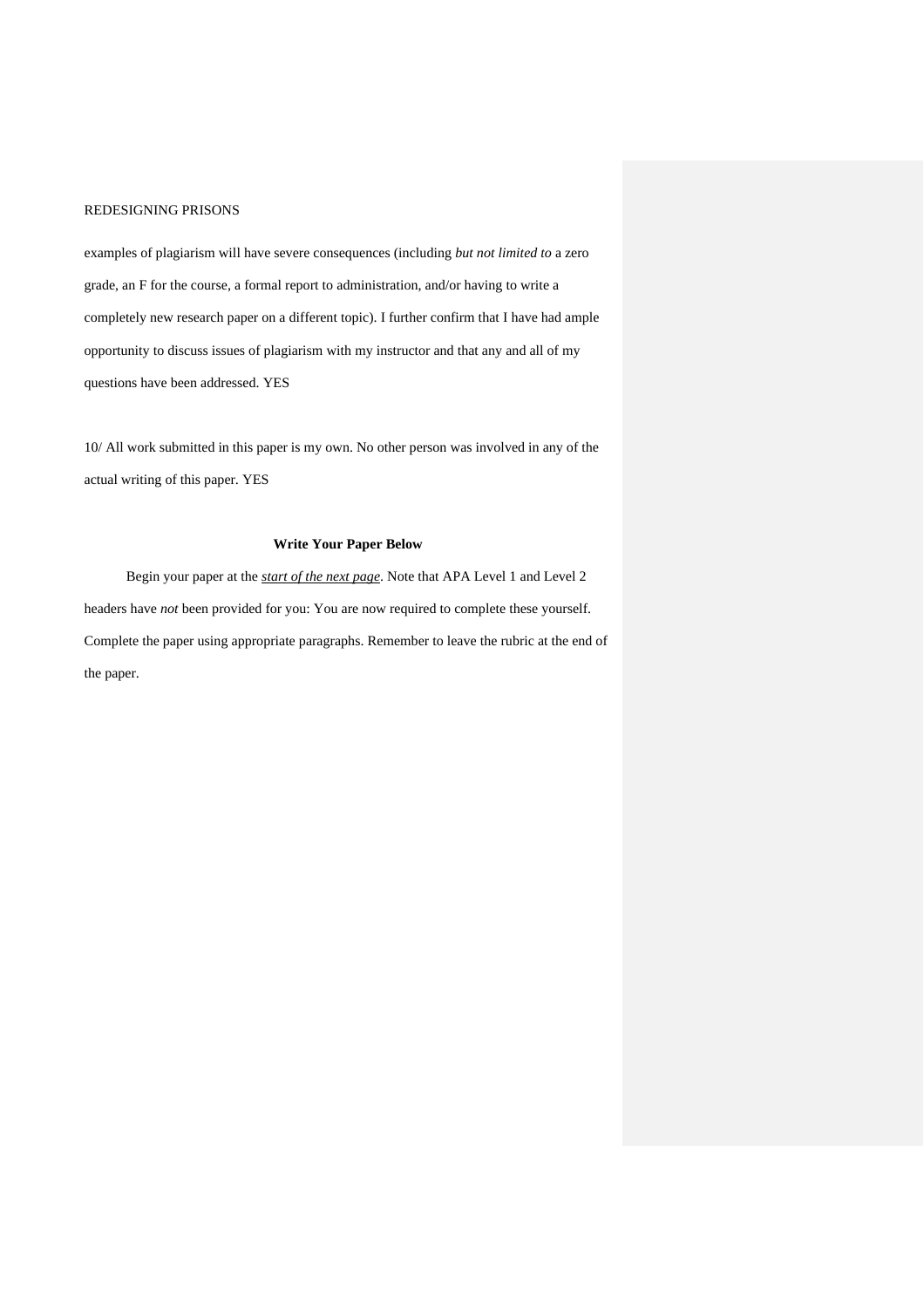### **Abstract**

In this paper, I argue that prisons should be redesigned as a form of punishment. The term *punishment* denotes the combination of four prison goals: retribution, deterrence, incapacitation, and rehabilitation. I support my position with four arguments reflecting the four prison goals. First, *retribution* offers a moral response to the victims and offenders. Second, *deterrence* aims to prevent people from initially offending. Third, *incapacitation* guards society from future harm. Finally, *rehabilitation* responds to the offenders compassionately and sympathetically. I also consider the alternative argument that prisons should be redesigned as a form of rehabilitation. While this argument has merit, I analyze reasons why this system is not as effective as critics may believe. This paper is important because incarceration rates and recidivism rates remain high in most countries. Thus, governments must reconsider their current prison systems and enforce more effective measures. I argue that the most effective measure is punishment.

*Keywords:* Prison design, retribution, deterrence, incapacitation, rehabilitation, punishment

**Commented [PMM4]:** This is the Final Paper. As such, there is likely to be significantly fewer comments because … Well ... no more updates, right? <sup>●</sup> That said ... I'll probably end up highlighting some stuff in yellow …. Because ... that's what I do.

**Formatted:** Font: Italic

| Formatted: Font: Italic                                                                  |
|------------------------------------------------------------------------------------------|
|                                                                                          |
| Formatted: Font: Italic                                                                  |
| Formatted: Font: Italic                                                                  |
| <b>Commented [PMM5]:</b> Italics can be used to introduce a<br>new term<br>Can be useful |
|                                                                                          |

**Formatted:** Font: Italic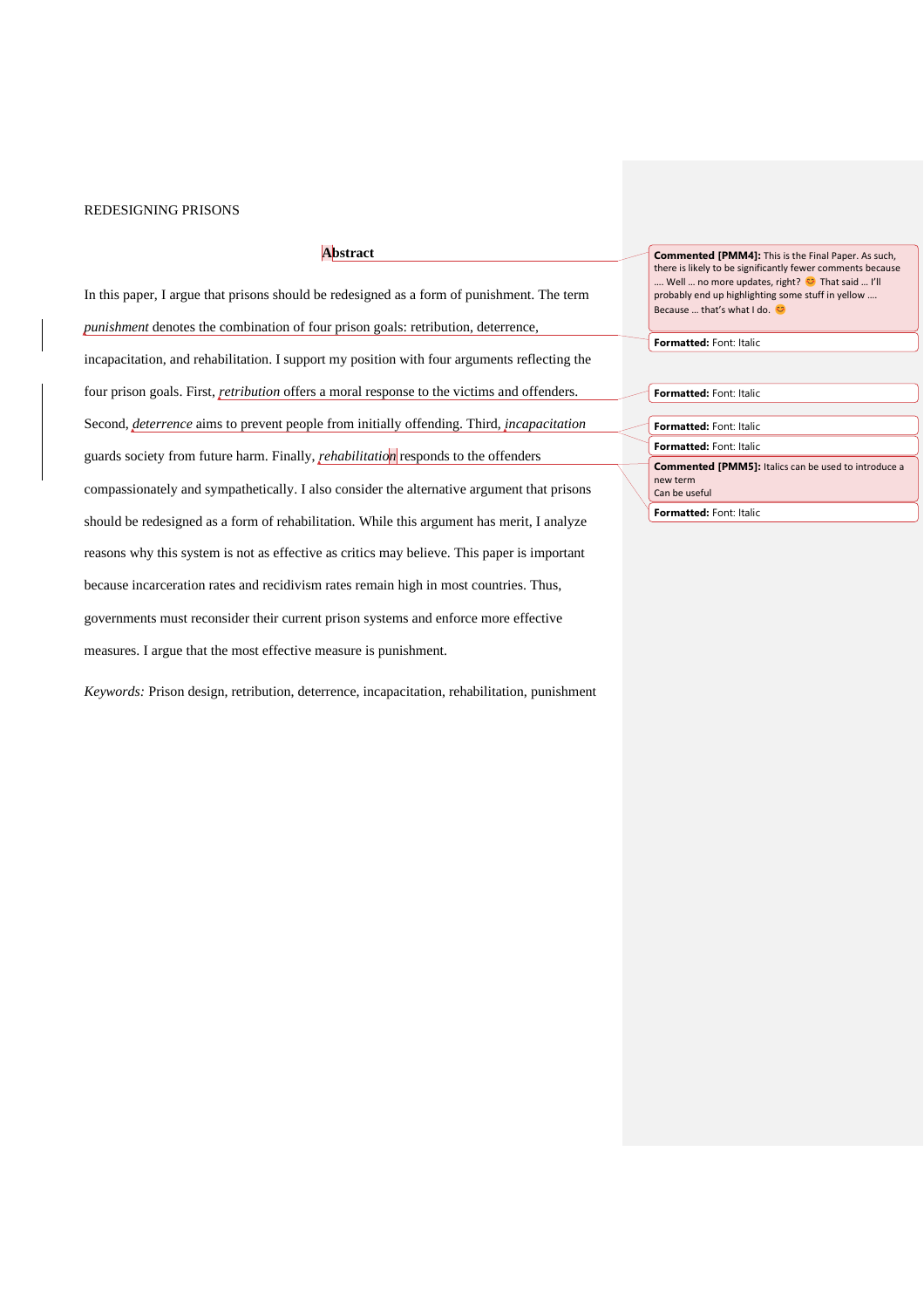#### **Redesigning Prisons**

Prisons have four main goals: retribution, deterrence, incapacitation, and rehabilitation. Over the years, various countries have begun to focus on the four goals individually rather than collectively. For example, Scandinavian countries emphasize the goal of rehabilitation (Smith, 2012), while Russia emphasizes on the goal of deterrence (Slade, 2018). However, in this paper I argue that prisons should be designed as a combination of the four main goals. More specifically, I define this combination as *punishment* (Kifer et al., 2013; Sutton, 2020).

I support my position with four arguments following the four main goals. First, I argue that retribution allows prisoners to repent. This repentance benefits the prisoners as well as their victims (Ward & Salmon, 2009). Second, I argue that prisons should be designed to deter citizens. Such a design would deter citizens as it is a fear-inducing mechanism preventing people from breaking the law (Gromet & Darley, 2019). Third, I argue that incapacitation protects the general public. Removing offenders from the general public reduces the offenders' abilities to commit further crimes and potentially harm more citizens (Sutton, 2020). Finally, I argue that rehabilitation is necessary for the public welfare. Changing the criminals' habits protects the public while also restoring the criminals' stability (McNeill, 2012).

I also consider alternative positions towards the design of prison systems. First, critics argue that prisons designed as a form of punishment may be too harsh on prisoners' mental and emotional states (Djurichkovic, 2011). Second, some critics identify that Scandinavian countries following the rehabilitation model have obtained the lowest recidivism rates in the world (Riep, 2019). While these positions have merit, I examine reasons why they may be misleading. For example, I respond to the second position by revealing that Scandinavian countries continue to rank high in happiness on the World Happiness Report (Thomson, 2016). Therefore, Scandinavian countries are expected to have a lower recidivism rate regardless of the prison system they follow.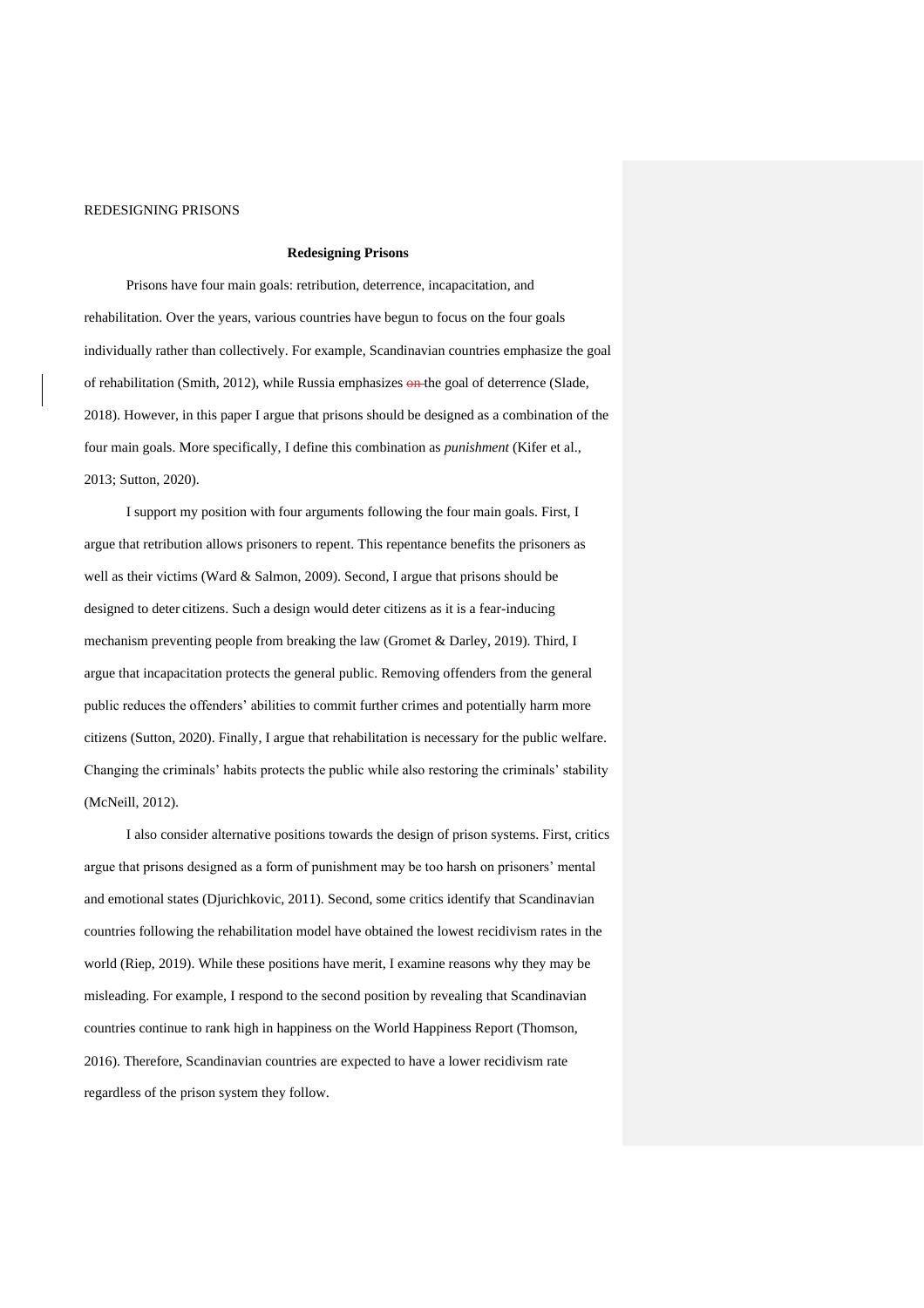This paper is important because prisons as an institution or as a concept are present in all communities. Thus, it is important to establish and agree on the way in which the prisons are designed. If prisons are to continue without integrating punishment as the prison system, countries may find it increasingly difficult to pinpoint the reasons for their rising crime and recidivism rates. Incorporating all four aspects would improve the livelihood and the economy of the society.

#### **Prisons as a Form of Punishment**

Punishment, as previously defined, is the combination of the four prison rationales: retribution, incapacitation, deterrence, and rehabilitation. This definition has been agreed upon by several authors (e.g., Djurichkovic, 2011; Kifer et al., 2013; Sutton, 2020). In addition to being labeled as the main prison goals, they are often referred to as the main punishment goals. Therefore, prisons and punishment may be unanimous.

#### **Retribution**

Retribution is the first and oldest of the four principles of prison design. According to Sutton (2020), the principle was first inscribed in the Code of Hammurabi, the earliest and best-preserved set of laws. Additionally, the word 'penitentiary,' a synonym for prison, comes from the Latin word 'paenitentia,' meaning 'repentance' (Fulkerson, 2006). Thus, retribution refers to the idea that offenders should be subjected to a measured response to pay, or repent, for their offenses.

Retribution is a morally and ethically necessary component. Ward and Salmon (2009) argue that failure to subject the offenders would imply that the offense committed was insignificant and undeserving of a response. In return, this failure to hold offenders accountable implies that the consequent victims' reactions are likewise insignificant and undeserving of a response (Miller, 2009). Therefore, retribution will respond to victims in ways that would comfort and validate their emotions, restoring moral equality.

In addition to offering a proper response to the victims, retribution also offers a proper response to the offenders. As examined by Ward and Salmon (2009), retribution helps in

**Commented [PMM6]:** You mean "synonymous" ?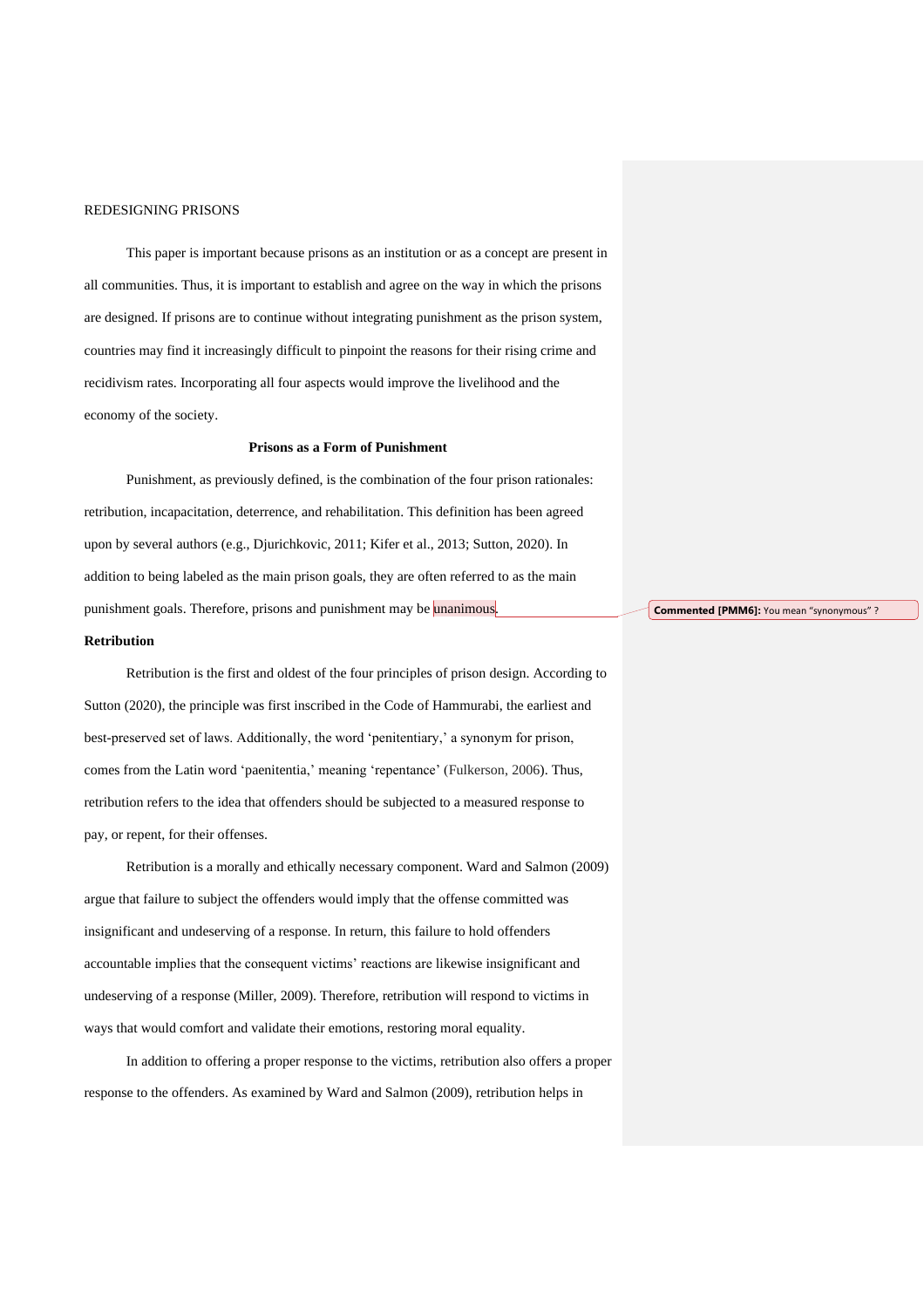recognizing the prisoners' responsibility for their actions. The authors argue that failure to allow the offenders to retribute would entail that the offenders are viewed as too morally and intellectually impaired to understand their crimes. Therefore, to avoid undermining and belittling the offenders' moral agency, the offenders have the right to retribution (Bennet, 2008; Duff, 2002).

The impact of retribution is exhibited not only at an individual scale, but at a community level as well. In a scientific study by two professors from Princeton University, Gromet and Darley (2009) examined how people seek justice for an offense. The authors suggest that even if we have not been directly harmed by the offender, we still desire the sense of justice that is achieved through inflicting retributive punishments on the offender. The results of their study suggest that people prioritize empathizing with the victims, regardless of the severity of the crime. The authors' results also indicate that seeking punishment for the offender was the participants' main objective. This objective fulfilled what the participants interpreted as justice for the crimes, a result consistent with previous studies conducted. Thus, retribution is a necessary component to a successful prison design at a victim, offender, and community scale.

#### **Deterrence and Incapacitation**

Deterrence and Incapacitation are two other vital principles to a successful prison design. Whereas retribution and rehabilitation may focus at an individual scale, deterrence and incapacitation can focus at a larger societal scale. Furthermore, the implementation of incapacitation directly results in the implementation of deterrence.

Deterrence prevents future crime. According to Gromet and Darley (2009), deterrence is the utilitarian view that imprisonment discourages individuals and the public from future offenses. Unlike the other four principles of prison design, deterrence can occur before the conviction, since it aims to prevent the conviction in the first place.

The prevention of conviction can appear in two forms. The first form is increasing the certainty of conviction (Wright, 2010). For example, increasing the number of surveillance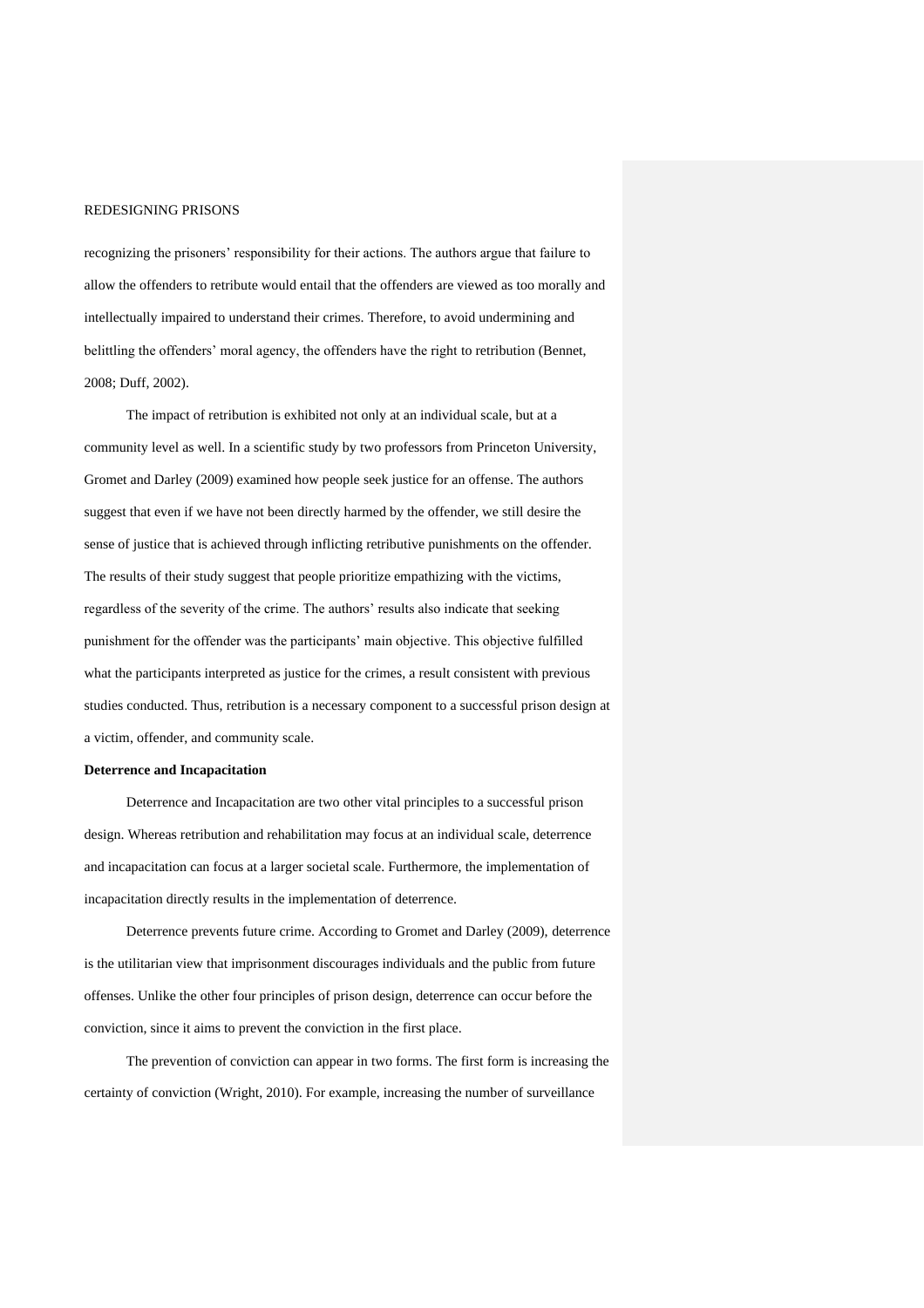cameras at a bank would decrease the likelihood of committing crimes. The second form of deterrence of crime is through increasing the severity of the conviction (Wright, 2010). For example, increasing the minimum prison sentence of a crime from five years to eight years. As such, deterrence serves as a warning to future offenders, hoping that the risk of going to prison, or the likelihood of getting caught, would prevent them from committing crimes.

The risk of incapacitation allows deterrence to serve as a warning. Incapacitation refers to the removal of offenders from society in order to protect the public and avoid possibilities for future offenses (Sutton, 2020). In the 1970s, when incapacitation was first recognized as a prison rationale, a study was published by Wolfgang and colleagues (1972) that is still highly regarded today. The study suggests that a small number of people are responsible for a large number of crimes (Wright, 2010). As a result, incapacitating these felons would decrease the crime rates. Following this study, the concept of removing criminals from society has been implemented in most prisons across the world.

### **Rehabilitation**

Rehabilitation is the final essential goal for a successful prison design. According to McNeill (2012), the purpose of rehabilitation can be considered in two ways: a utilitarian and a deontological interpretation.

The utilitarian interpretation views that the purpose of rehabilitation is to maximize public welfare by changing the offender's habits. Accordingly, the main goal is to reduce harm to the society, and if that is also in the offender's best interests then that is an afterthought. In contrast, McNeill suggests that the deontological interpretation seeks the offender's best interests as the main goal. This goal allows for the offender to restore their rights and stability. As such, both interpretations of rehabilitation would ultimately lead to a better prison design, whether as a community or an individual.

Rehabilitation may be achieved in many forms. These forms may include psychotherapy, counseling, education, or even creative therapy. Djurichkovic (2011) argues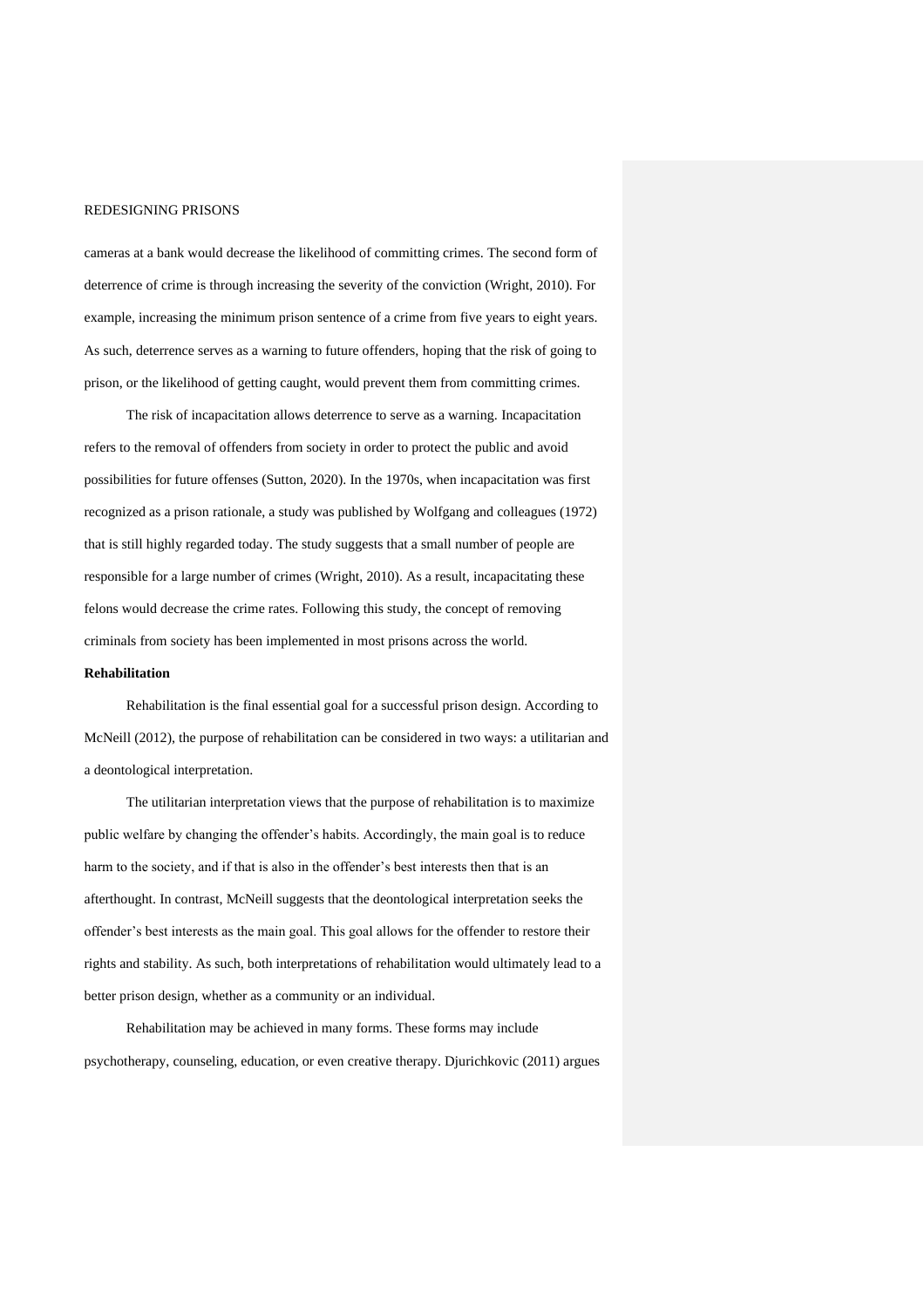that education is vital for prisoners to prosper, and to strengthen their stability and opportunities beyond prison. These benefits directly correspond to the goals of rehabilitation.

#### **The Rehabilitation Model of Prisons**

Rehabilitation as an independent prison goal has recently been enforced by some countries. This prison goal can mostly be found in Scandinavian countries, where the prisons are commonly known as open prisons (Smith, 2012). This title is attributed to the countries' liberal system of imprisonment. The focus on only rehabilitation as a goal causes not only a neglection, but a contradiction of the other goals of incapacitation, deterrence, and retribution.

#### **Incapacitation**

Incapacitation is overlooked in Scandinavian prisons. For example, in Jyderup, Denmark, there is no prison gate. Instead, the gateway is simply a threshold that can be crossed, with no physical barriers preventing someone from exiting the prison (Smith, 2012). The very little security preventing prisoners from escaping interferes with the goal and definition of incapacitation. Furthermore, incapacitation is also aimed at protecting the public (Sutton, 2020). The lack of a barricade, at minimum, between potential serial killers and an average passer-by should be alarming. If there is nothing preventing a prisoner from escaping, the prisoners are not truly serving time.

In addition to Scandinavian prisons being easy to exit, they are also easy to enter. The Jyderup prison grounds function fully as visiting areas (Smith, 2012), where families of the prisoners can visit in the lawn or the church. Kothari (2009), a UN Special Rapporteur on torture, visited Danish prisons in 2008. The reporter suggested that the prisons in Denmark mirror life outside of prison as accurately as possible. This information further demonstrates how incapacitation is overlooked in Scandinavian prisons.

#### **Deterrence**

Scandinavian prisons do not prevent future crimes. More specifically, they do not prevent future crimes as they do not incorporate deterrence into their prison system. As

**Commented [PMM7]:** Odd word?

**Commented [PMM8]:** Implies they forgot about it?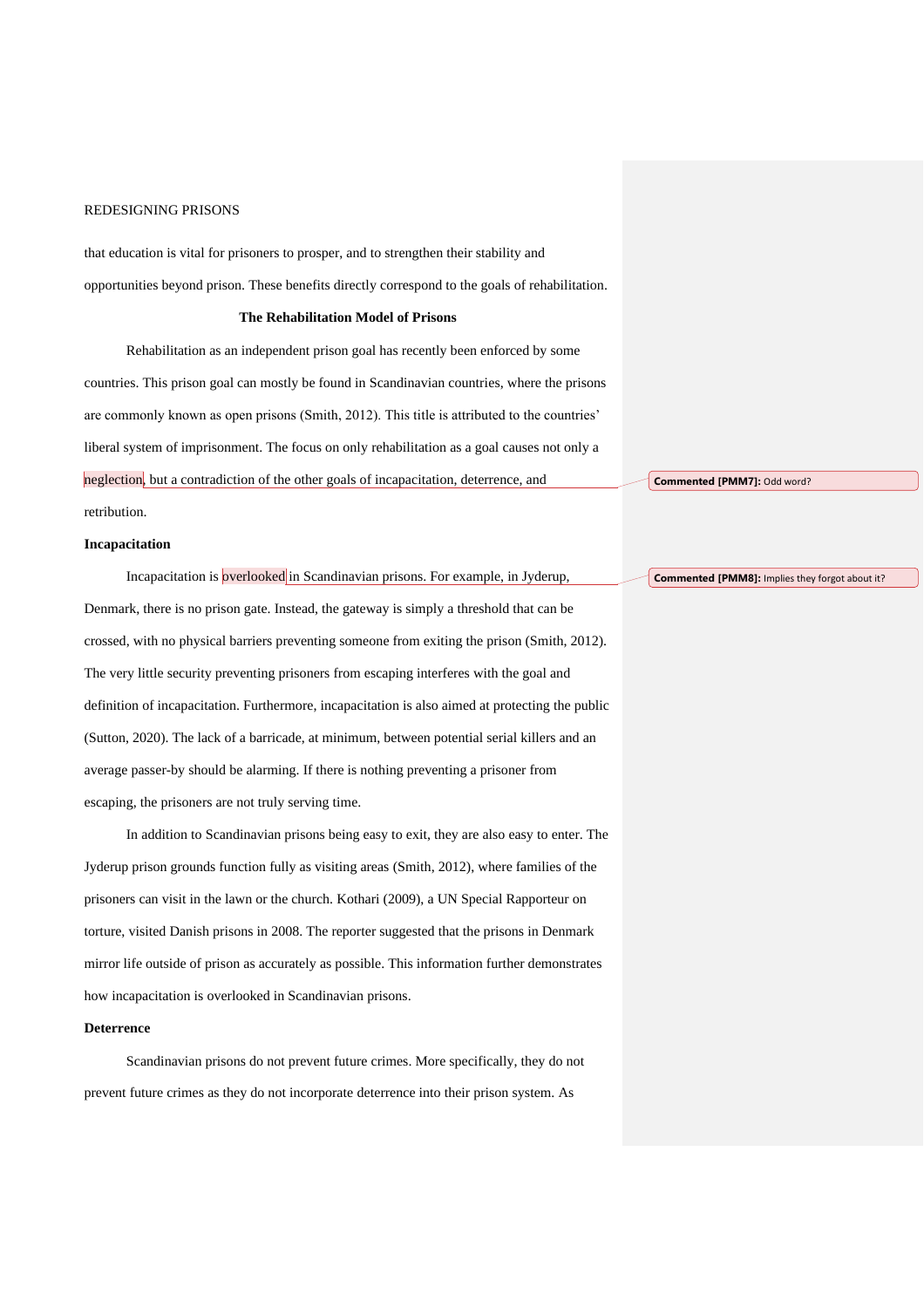previously defined, deterrence's objective is that the risk of going to prison is enough to stop people from committing felonies (Wright, 2010). The lack of incapacitation in rehabilitationbased prisons blurs the line between inmate and civilian. Additionally, the guards in prison do not carry defensive weapons, such as batons, tasers, handcuffs, or pepper spray (Larson, 2013). This lack of equipment is less than what an average police officer on the street is equipped with. Thus, people are not discouraged from committing a felony.

In addition to the lack of discouragement, people could potentially be persuaded into committing a felony. The amenities provided in the Scandinavian prisons allow for better living conditions for prisoners than what some people may possess outside of the prison. For example, Larson (2013) reports that prison rooms have flat-screen TVs, audio systems, and mini-refrigerators. Additionally, all Scandinavian prisons have a self-catering system. Originated in the 1970s in Denmark, this system allows all prisoners to grocery shop and use the kitchen facilities and utensils, including large knives, to cook for themselves (Smith, 2012). Thus, criminals are allowed to sit in a prison that is unbarred, with guards that are unequipped, while watching TV and eating food they have cooked, all for free. Not all citizens of Scandinavian countries can say the same, even though the author reports the countries have one of the lowest poverty and homelessness rates. Evidently, criminals are offered better lifestyles than many citizens through this system.

The Scandinavian prison system is not feasible elsewhere. For example, if the rehabilitation-focused model was adapted in the United States, it would tempt people into committing crimes, rather than deter them. Scandinavian countries have better living conditions than most countries (Thomsen, 2016). Therefore, the issue of potentially persuading people to commit felonies to achieve better lifestyle conditions may not be as prevalent there. However, in a country such as the United States, this potential of persuasion is extremely possible. The United States poverty rate in 2020 was 11.4%, with over 580,000 people experiencing homelessness (Shrider et al., 2021). In comparison, the poverty rate in Sweden is 6% (Riep, 2019), almost half of the United States' poverty rate. Thus, it is safe to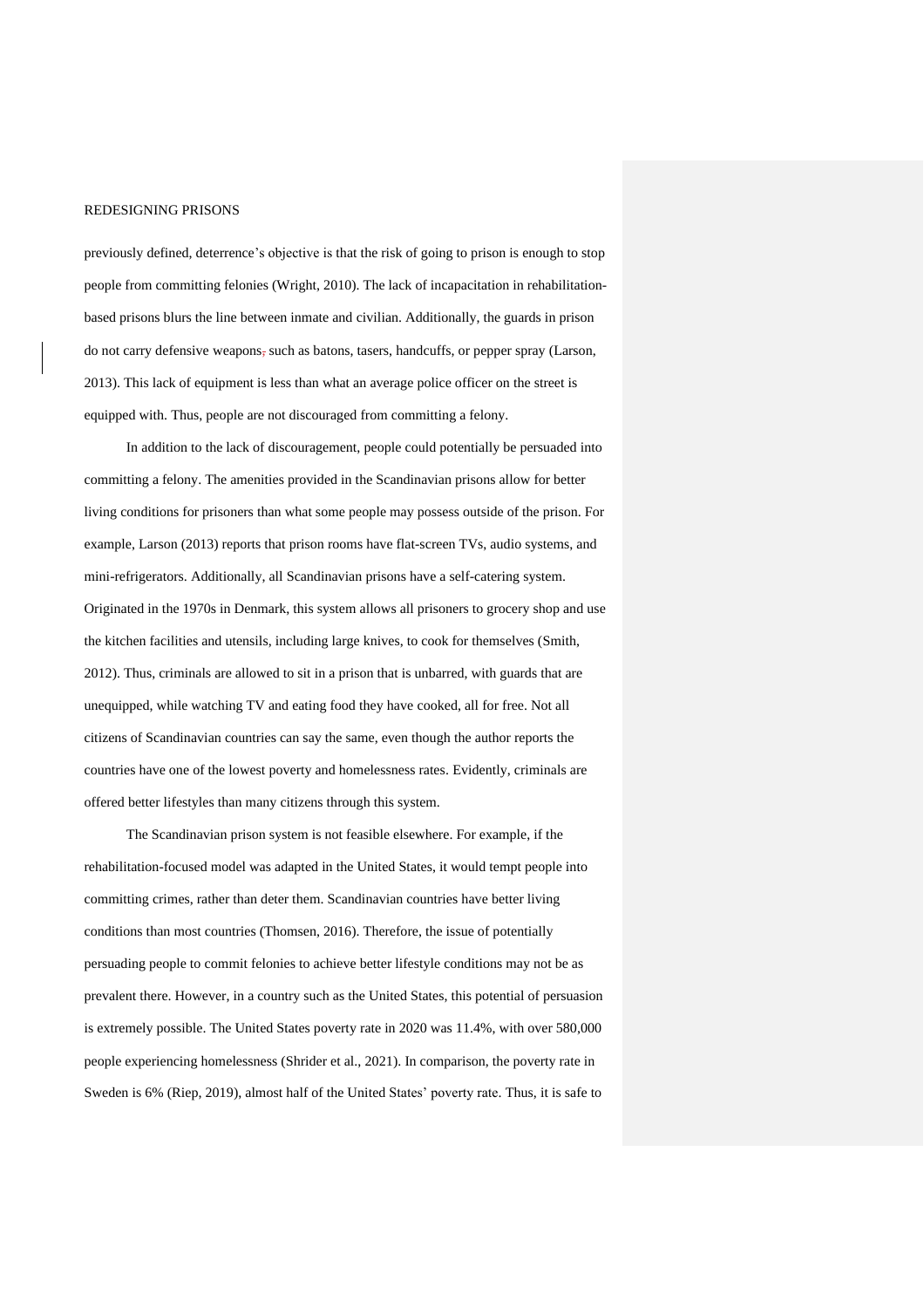suggest that people may be persuaded into committing crimes to be provided with not only shelter, but a well-stocked kitchen, pool and table-tennis tables, and aquariums (Larson, 2013). As such, the Rehabilitation-based system not only neglects deterrence, but achieves the opposite.

### **Retribution**

The rehabilitation model of prisons does not provide criminals with retribution. More specifically, retribution is not achieved since neither incapacitation nor deterrence are achieved. Thus, the criminals cannot truly feel remorse for their actions through only rehabilitation. According to Miller (2009), an offender undergoing rehabilitation is not identical to that offender assuming responsibility. This responsibility refers to the offender's accountability for their crimes, as well as the offender's moral responsibility for their victims.

As previously stated, the implementation of retribution has benefits on the offender, victim, and community. At an offender-level, rehabilitation-focused prisons offer the offender immediate exoneration rather than allowing them to earn their redemption. At a victim-level, rehabilitating the offender undermines the victim's right to justice. Finally, at a community-level, if the prisoner did not feel remorse for their actions through retribution, the community would feel that justice was not achieved (Gromet & Darley, 2009).

#### **Is Rehabilitation Really the Answer?**

Some may argue that the Rehabilitation-focused system of imprisonment is ideal for the prisoners. Critics believe that enforcing punishment as a prison system may be too harsh on the prisoners' mental and emotional states (Djurichkovic, 2011). Therefore, critics favor a Rehabilitation-focused prison system. This prison system is lenient and allows the offender to enjoy life as close to being outside of prison as possible (Kothari, 2009; Smith, 2012).

This position that punishment may be too harsh on the prisoners' states has merit. The position takes an empathetic stance to the offenders, which is an important trait to have in order to prosper as a society. Certainly, we can acknowledge that the possible infliction of harm to prisoners' mental and emotional states after implementing punishment is not a good

**Commented [PMM9]:** ?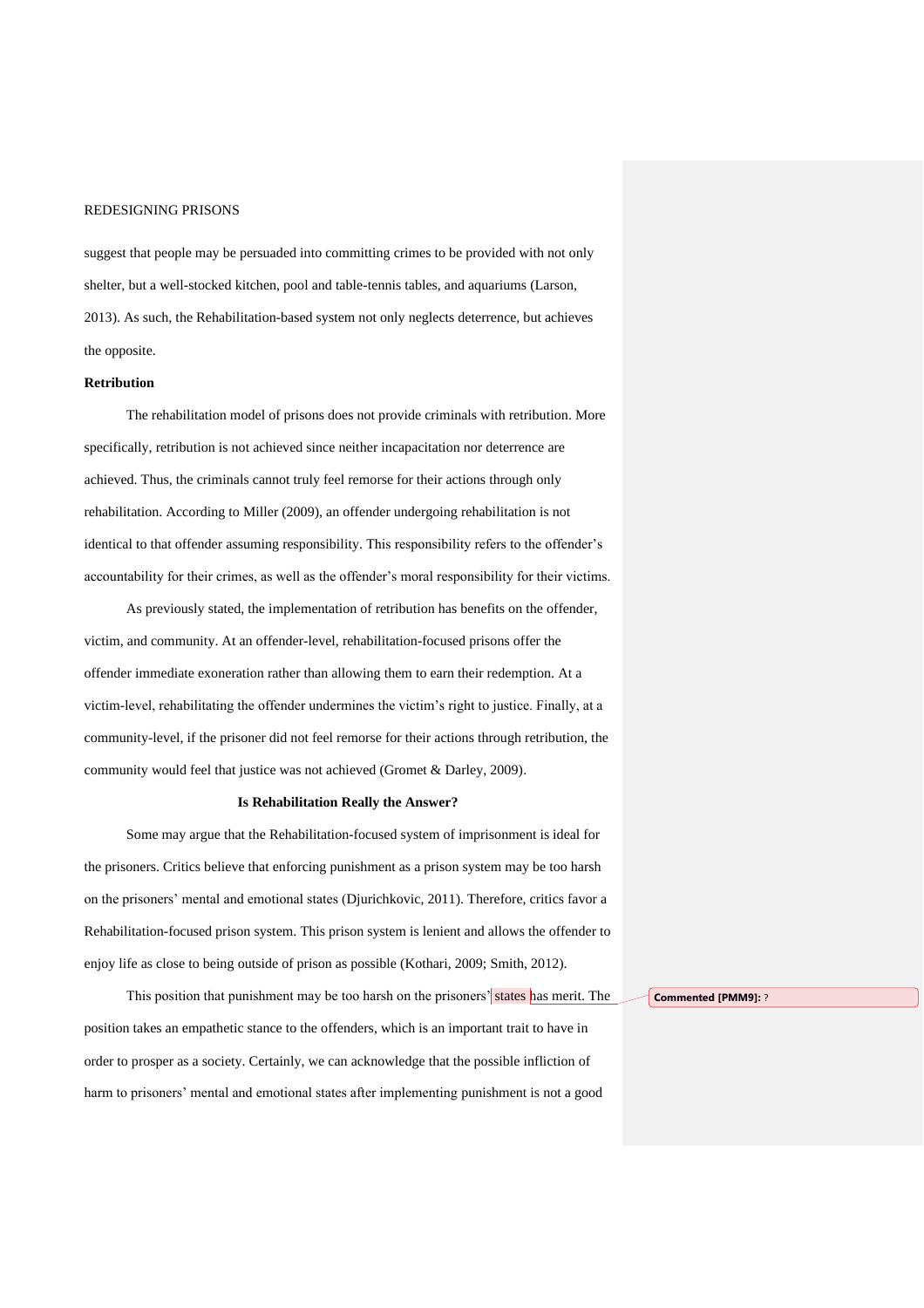outcome. Still, it is also important to provide the same empathetic stance to the victims, not only the offenders. As Ward and Salmon (2009) suggest, the possible inflicted harm on some offenders is outweighed by the definitive reduction of harm to all victims, potential victims, and overall population. Treating the offenders empathetically results in treating the victims, existing or future, unempathetically. Therefore, I argue that the overall benefit of society outweighs the benefit of one criminal.

Further critics Critics may further argue that the rehabilitation-focused prisons are effective. This argument considers that the Scandinavian countries adopting this system have the lowest recidivism rate in the world of 20%. The United States, in contrast, has a recidivism rate of 70% (Deady, 2014). Thus, critics conclude that implementing this prison structure would also decrease other countries' recidivism rates.

Although this conclusion is a fair assumption, there are three major issues with the argument. The first issue is the assumption that the low recidivism rates of the Scandinavian countries tie back to the type of prison system implemented. In Thomsen (2016), the author explores the Nordic countries' framework on governance. Thomsen found that the countries continue to rank high in terms of social welfare and income equality, while ranking first in perceived happiness. Furthermore, the Nordic countries have an average ranking of 3.6 whereas other countries have an average of 106.1 on the Rule of Law governance indicator. Rule of Law is defined by the author as the extent to which all citizens abide by the law and the likelihood of crime and violence. Thus, the data suggests that there is a very high quality of life overall and very low crime rates. It is safe to assume that the low recidivism rates are as a result of the high quality of life that the Scandinavian countries present, and may not be because of the prison system.

The second issue in the critics' argument is recidivism as a measuring tool. In addition to the inaccurate attribution of a low recidivism rate to a country's prison system, recidivism overall is a flawed way of measuring the effectiveness of rehabilitation. McNeill (2012), a Professor of Criminology at the University of Glasgow, argues that the reason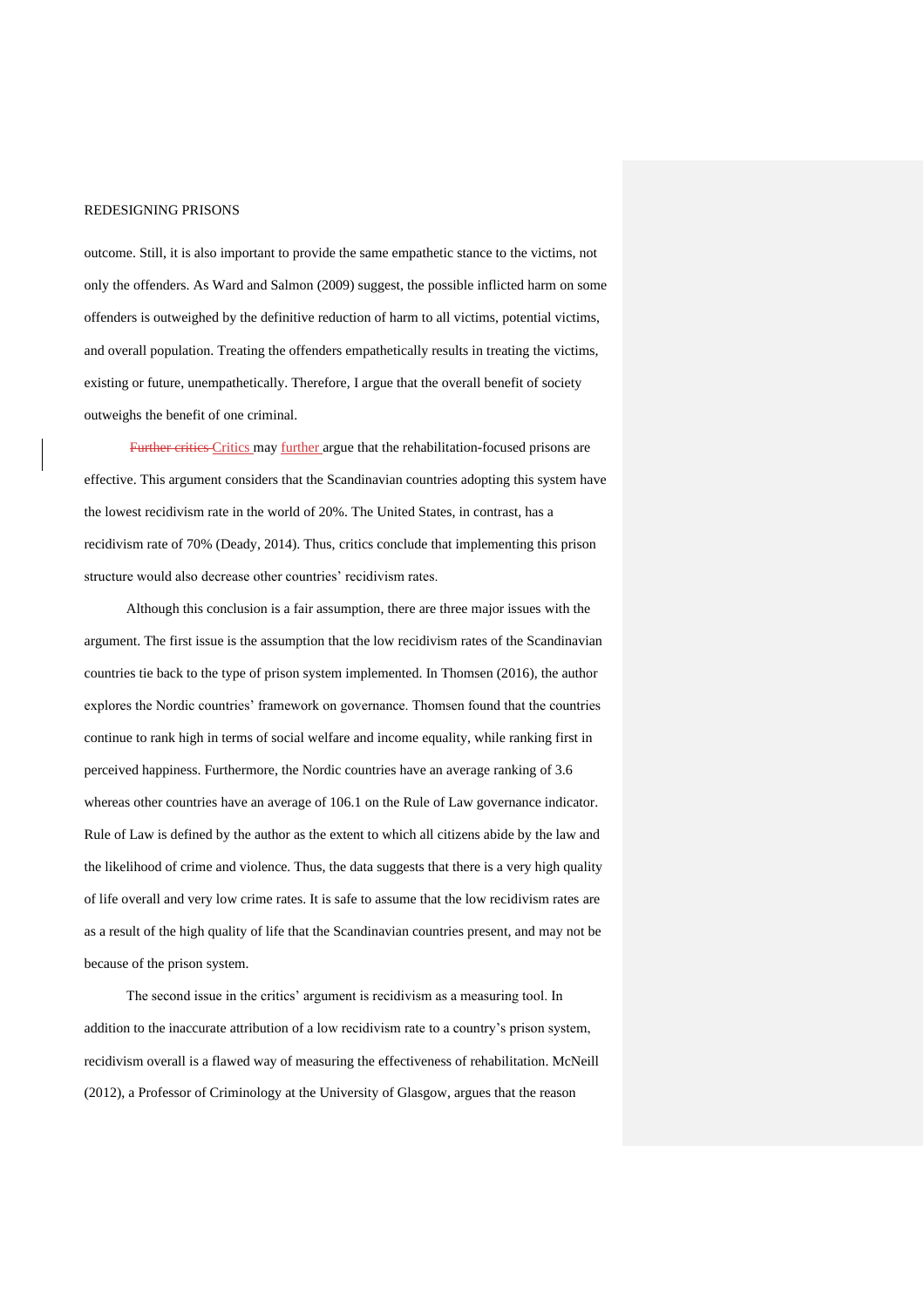recidivism is flawed is because it measures the likelihood of a series of social reactions occurring. The social reactions are that a criminal was caught reoffending, reported by the witness, detected by the police, and then sentenced by a judge or jury. Thus, recidivism relies solely on a chain of people and does not measure a change of behavior of a person. McNeill compares using recidivism as a tool of measurement to be as effective as using rehospitalization as a tool of measurement. For instance, whether the success of a treatment depended on if the patient returns to the doctor again. As follows, the absence of reconviction does not mean the success of treatment. Furthermore, to extend the analogy, the author indicates that similar to how a patient could be re-hospitalized for a different injury, a felon could be reconvicted for a different felony. Therefore, recidivism is overall a defective and inadequate measure of effectiveness.

The final issue with the critics' argument is the economic feasibility of the rehabilitation-focused prison design. Assuming a rehabilitation-focused prison is successful, it would remain difficult to implement in other countries because of the funding required. Scandinavian countries spend around \$93,000 per prisoner per year in order to maintain their system. In comparison, the United States, for example, spends \$31,000 (Sharma, 2015). Therefore, in order to implement the rehabilitation-based system, the United States would need to triple their budget per prisoner. Additionally, as Larson (2013) reports, the United States has the highest incarceration rates in the world. By contrast, the author reports that Scandinavian countries have one of the lowest. This record increases the infeasibility. Furthermore, increasing the budget for the United States prisons would most likely mean an increase in citizen taxes. This taxation raises the question of why citizens should spend more of their hard-earned money to benefit the offenders of society. Evidently, there are many economic setbacks that suggest the infeasibility of implementing the rehabilitation-focused prison design, if we were to consider it a successful system.

**Conclusion**

**Commented [PMM10]:** ?

"It follows"?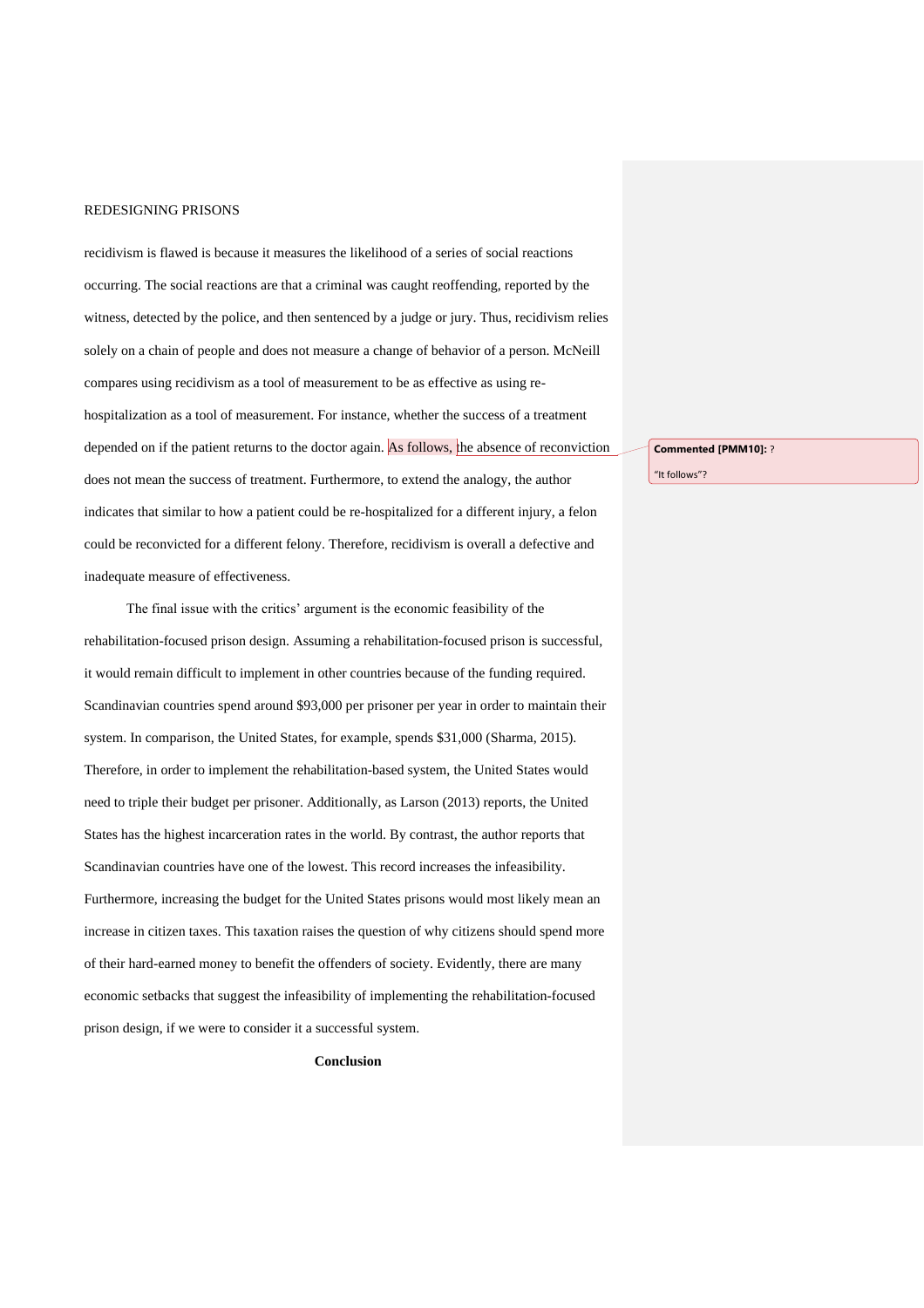There are many benefits to incorporating all four prison goals together. First, retribution provides moral validation to the victims, acknowledgment of responsibility to the offenders, and restoration of justice to the community. Second, deterrence encompasses that the possibility of going to prison, or the likelihood of getting caught, may prevent people from offending. Third, removing offenders from society protects future victims, and decreases crime rates. Finally, rehabilitation restores the offender's rights and stability, and reduces the harm caused to the society.

Despite the many benefits of punishment as a prison design, critics argue that rehabilitation-focused prisons may be more effective. First, critics believe that rehabilitationfocused prisons are less harsh on prisoners' mental and emotional state. This belief has merit since it acknowledges the offenders' wellbeing. However, it is more important to acknowledge the victim and society's wellbeing by seeking justice from the offender. Second, critics argue that countries with rehabilitation-focused prisons, such as Scandinavian prisons, have the lowest recidivism rates and are thus proven to be more effective. However, Scandinavian countries have a lower crime rate overall, and so it is expected to also have lower recidivism rates overall. Furthermore, using recidivism rates as a tool for measuring effectiveness is flawed, as it only measures whether the criminal has been reconvicted, not whether the criminal's behavior has been changed.

Prison as a theory has been implemented since the birth of modern civilization in first millennia BC. Although prisons have been in existence for so long, most countries are still struggling with high incarceration and recidivism rates. This reality means that the current systems of prison design are not effective enough. Therefore, it is important for governments to replace and implement a better strategy: In this paper, I argued that this better strategy is for prisons to be designed as a form of punishment. **Commented [PMM11]:** [https://www.asrarjournal.com/s](https://www.asrarjournal.com/submit)

[ubmit](https://www.asrarjournal.com/submit) Submit the paper there by 5pm Monday, May 30<sup>th</sup> You've been amazing

And yes ... you did persuade me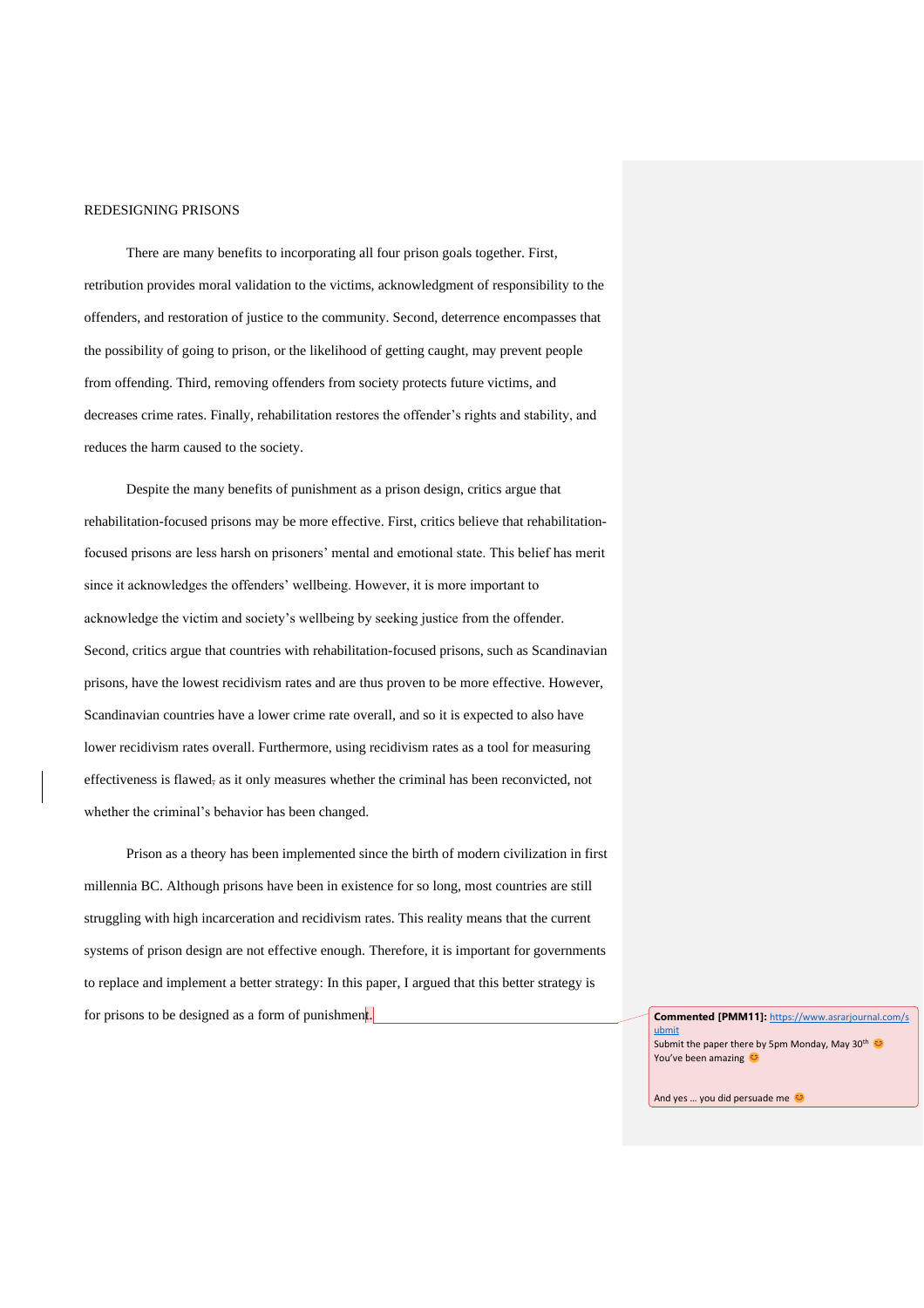### **References**

- Bennett, C. (2008). *The apology ritual: A philosophical theory of punishment*. Cambridge, UK: Cambridge University Press.
- Deady, C.W. (2014). *Incarceration and recidivism: Lessons from abroad*. Newport: Pell Center for International Relations and Public Policy at Salve Regina University.
- Djurichkovic, A. (2011). Art in prisons: A literature review of the philosophies and impacts of visual arts programs for correctional populations.
- Duff, R. A. (2001). *Punishment, communication, and community*. New York, NY: Oxford University Press.
- Gromet, D. M., & Darley, J. M. (2009). Punishment and beyond: Achieving justice through the satisfaction of multiple goals. *Law & Society Review*, *43*(1), 1–37.
- Kifer, M., Hemmens, C., & Stohr, M. K. (2003). The goals of corrections: Perspectives from the line. *Criminal Justice Review, 28*(1), 47–69.
- Kothari, M. (2009). Promotion and protection of all human rights, civil, political, economic, social and cultural rights, including the right to development.
- Larson, D. (2013, September 24). Why Scandinavian prisons are superior. *The Atlantic*. Retrieved from https://www.theatlantic.com/international/archive/2013/09/whyscandinavian-prisons-are-superior/279949/
- McNeill, F. (2012). Four forms of 'offender' rehabilitation: Towards an interdisciplinary perspective. *Legal and Criminological Psychology*, *17*(1), 18-36.
- McNeill, F. (2014). Punishment as rehabilitation. In G. Bruinsma & D. Weisburd (Eds.), *Encyclopedia of Criminology and Criminal Justice* (pp. 4195-4206). New York: Springer.
- Miller, S. (2009). Retribution, rehabilitation, and the rights of prisoners. *Criminal Justice Ethics*, *28*(2), 238-253.
- Fulkerson, L. (2006). Apollo, paenitentia, and Ovid's Metamorphoses. *Mnemosyne*, *59*(3), 388-402.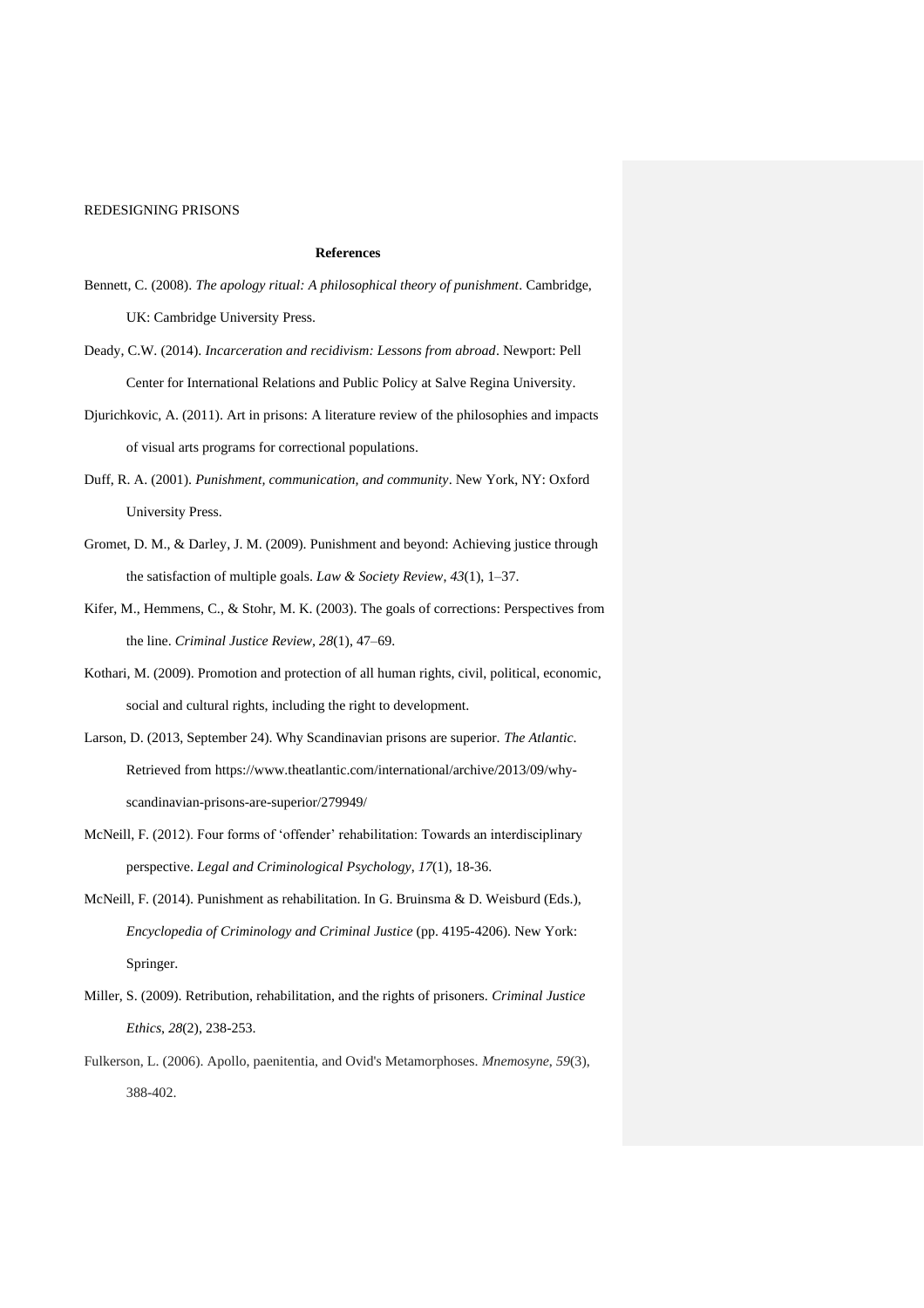- Riep, A. (2019). The effects of culture and punishment philosophies on recidivism: Comparing prison systems in the united states and scandinavia.
- Sharma, R. (2015, May 22). 3 reasons this 'perfect' prison system will not work in America. *Wall Street Watchdog*. Retrieved from [https://www.wallstwatchdog.com/money](https://www.wallstwatchdog.com/money-career/3-reasons-why-norways-prison-system-should-not-be-replicated-in-america/)[career/3-reasons-why-norways-prison-system-should-not-be-replicated-in-america/](https://www.wallstwatchdog.com/money-career/3-reasons-why-norways-prison-system-should-not-be-replicated-in-america/)
- Shrider, E. A., Kollar, M., Chen, F., & Semega, J. (2021). Income and poverty in the United States: 2020. *Current Population Reports. US Census Bureau*.
- Slade, G. (2018). Unpacking prison reform in the former soviet union. *The Journal of Power Institutions in Post-Soviet Societies,* 19.
- Smith, P. S. (2012). A critical look at Scandinavian exceptionalism. *Penal exceptionalism*, 38-57.
- Sutton, J. E. (2020). The exclusions of imprisonment: Harms, pains, and the promise of restorative practices. *Handbook of Social Inclusion: Research and Practices in Health and Social Sciences*, 1-12.
- Thomsen, S. (2016). The Nordic corporate governance model. *Management and Organization Review, 12*(1), 189-204.
- Ward, T., & Salmon, K. (2009). The ethics of punishment: Correctional practice implications. *Aggression and violent behavior*, *14*(4), 239-247.
- Wolfgang, M. E., Figlio, R. M., & Sellin, T. (1972). *Delinquency in a birth cohort*. Chicago: University of Chicago Press.
- Wright, V. (2010). *Deterrence in criminal justice: Evaluating certainty vs. severity of punishment*. Washington, DC: Sentencing Project.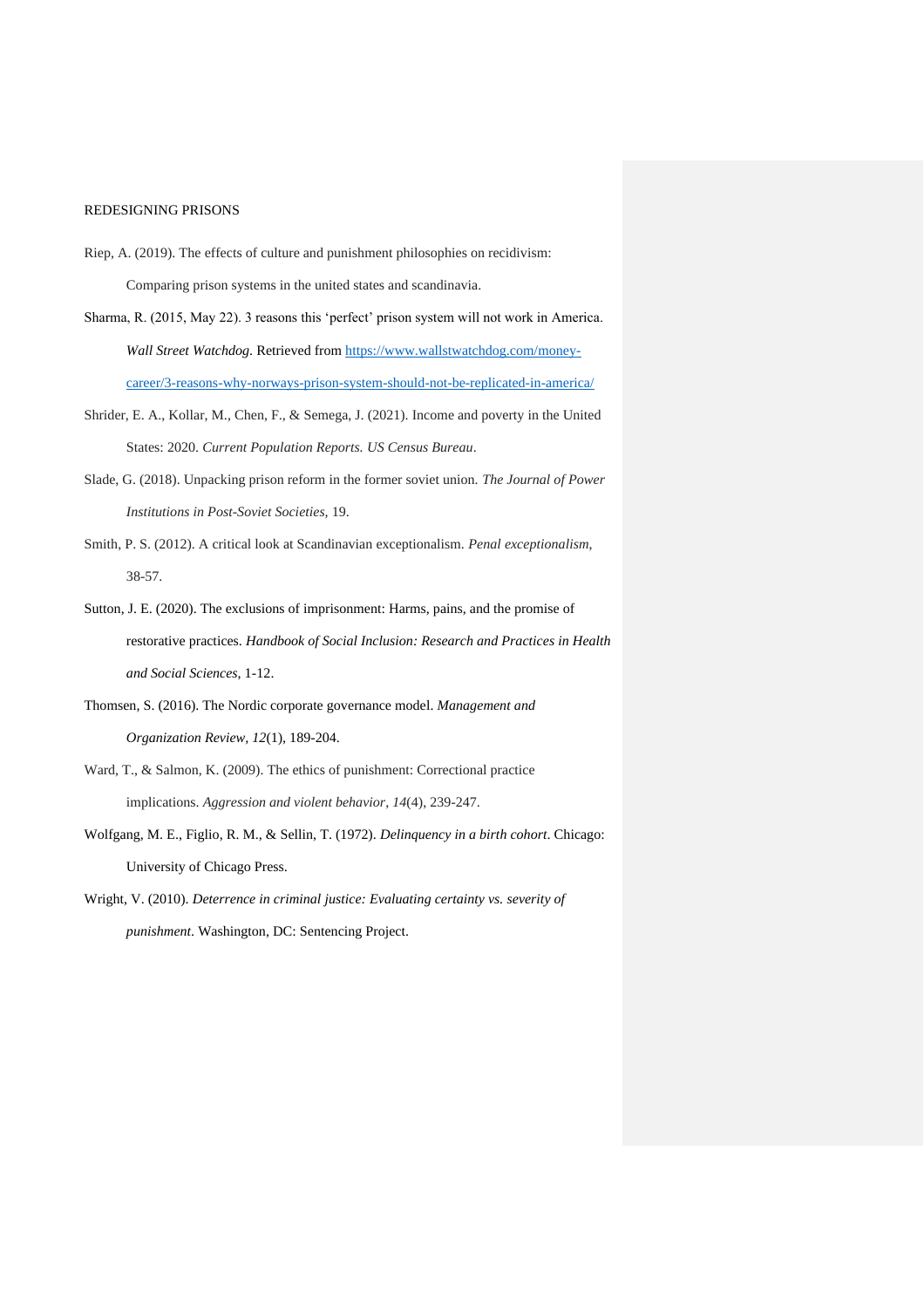The Final Draft will be evaluated based on the rubric below as well as all materials, instructions, and feedback provided by the instructor. Note that evaluations assume good punctuation, word choice, grammar, presentation, and strength of arguments. Evaluations also assume an appropriate quality of writing, length of response, and that language issues discussed in class have been followed appropriately. Points will be deducted if these assumption are not met. Points will also be deducted if the template has not been completely and appropriately filled out, or if any item from the template is missing. A further points' deduction will occur if an incorrectly named file is submitted.

# **Rubric for Evaluating the Final Research Paper**

## **Final Research Paper**

The final research paper is 10-12 pages (3200 – 3850 words, excluding reference list, abstract, and title page) and incorporates feedback from the drafting process.

| Elements |                                                                       | <b>Points</b> |
|----------|-----------------------------------------------------------------------|---------------|
| Content  |                                                                       |               |
|          | <b>Title Page</b>                                                     |               |
|          |                                                                       |               |
|          | <b>Abstract and Key Words</b>                                         | /5            |
|          | Effectively summarizes research paper (between 130 and 150<br>words)  |               |
|          | Lists 3-5 relevant key words                                          |               |
|          |                                                                       |               |
|          | Introduction $(\sim 1$ page)                                          | /5            |
|          | Provides appropriate and compelling entry to the topic                |               |
|          | Clearly articulates the research question(s) and/or thesis            |               |
|          |                                                                       |               |
|          | Body $(\sim)$ -11 pages)                                              | /50           |
|          | Presents a well-structured, logically-argued, and cohesive discussion |               |
|          | Includes headings that reflect the paper organization                 |               |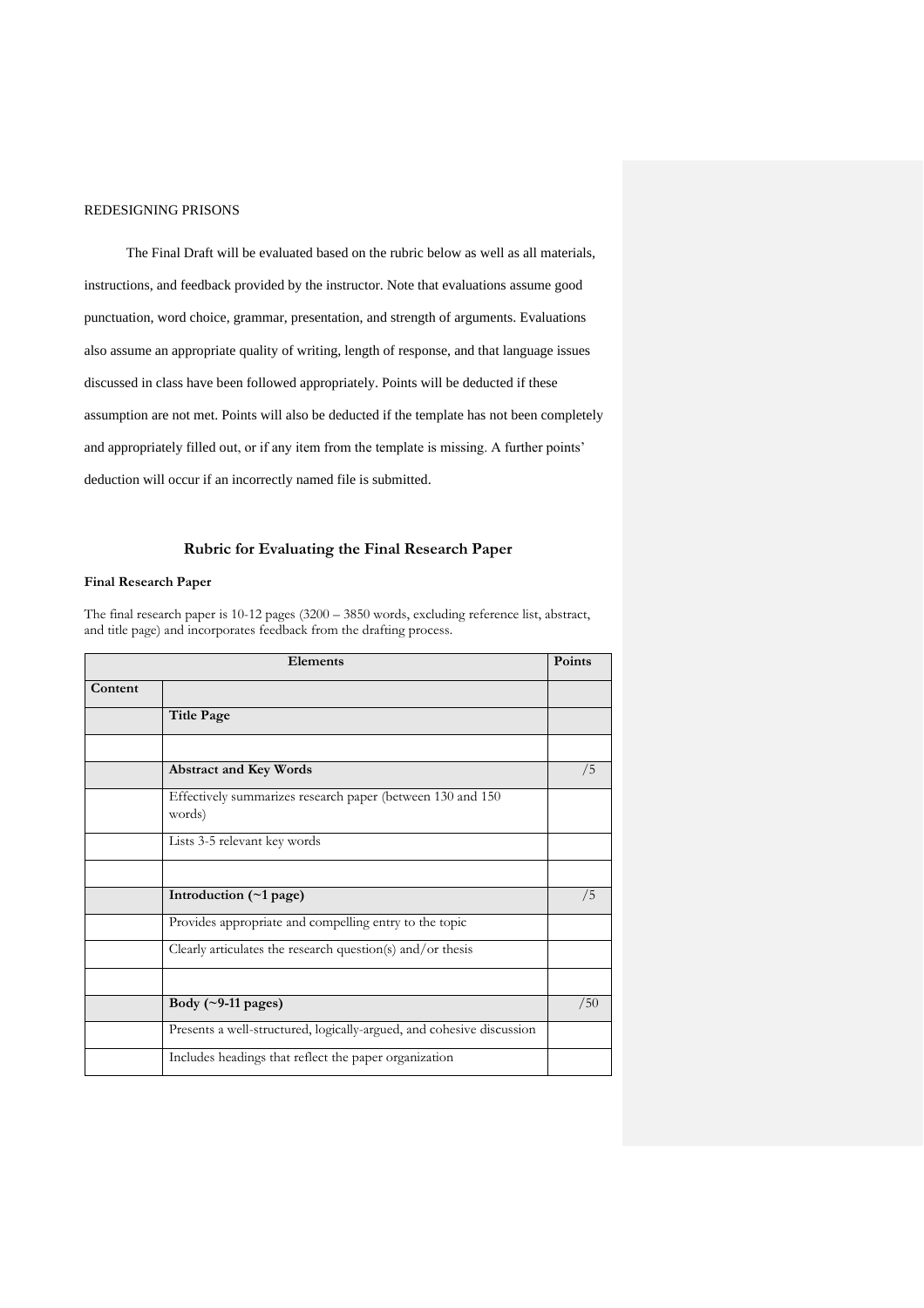|            | Supports all points/arguments with credible and relevant evidence    |     |
|------------|----------------------------------------------------------------------|-----|
|            | and cites definitions of key terms/ideas as applicable               |     |
|            |                                                                      |     |
|            | Synthesizes multiple sources                                         |     |
|            | Shows originality, critical thinking, and in-depth, nuanced analysis |     |
|            |                                                                      |     |
|            |                                                                      |     |
|            | Conclusion (~up to 1 page)                                           | /8  |
|            | Restates main points and addresses the research question/thesis      |     |
|            | Comes to logical conclusion from evidence                            |     |
|            | Makes final comment(s)                                               |     |
|            |                                                                      |     |
| References |                                                                      | 77  |
|            | Uses correctly formatted APA in-text citations                       |     |
|            | Includes correctly formatted APA references                          |     |
|            | Contains all and only the cited texts                                |     |
|            |                                                                      |     |
|            |                                                                      |     |
| Style      | Entire paper                                                         | /10 |
|            | Is polished in tone and style appropriate for an academic audience   |     |
|            | Uses clear and sophisticated language and variety in sentence        |     |
|            | structure                                                            |     |
|            |                                                                      |     |
| Mechanics  | Entire paper                                                         | /5  |
|            | Is accurate in terms of grammar, spelling, punctuation,              |     |
|            | capitalization, word choice, and transitionals                       |     |
|            |                                                                      |     |
| Format/    |                                                                      | /5  |
| Layout     | Entire paper                                                         |     |
|            | Follows APA page layout (title page, running head, headings, font,   |     |
|            | etc.)                                                                |     |
|            |                                                                      |     |
| Revision   |                                                                      | /5  |
|            | Incorporates feedback from the Working Draft and any                 |     |
|            | consultations                                                        |     |
|            |                                                                      |     |
|            |                                                                      |     |